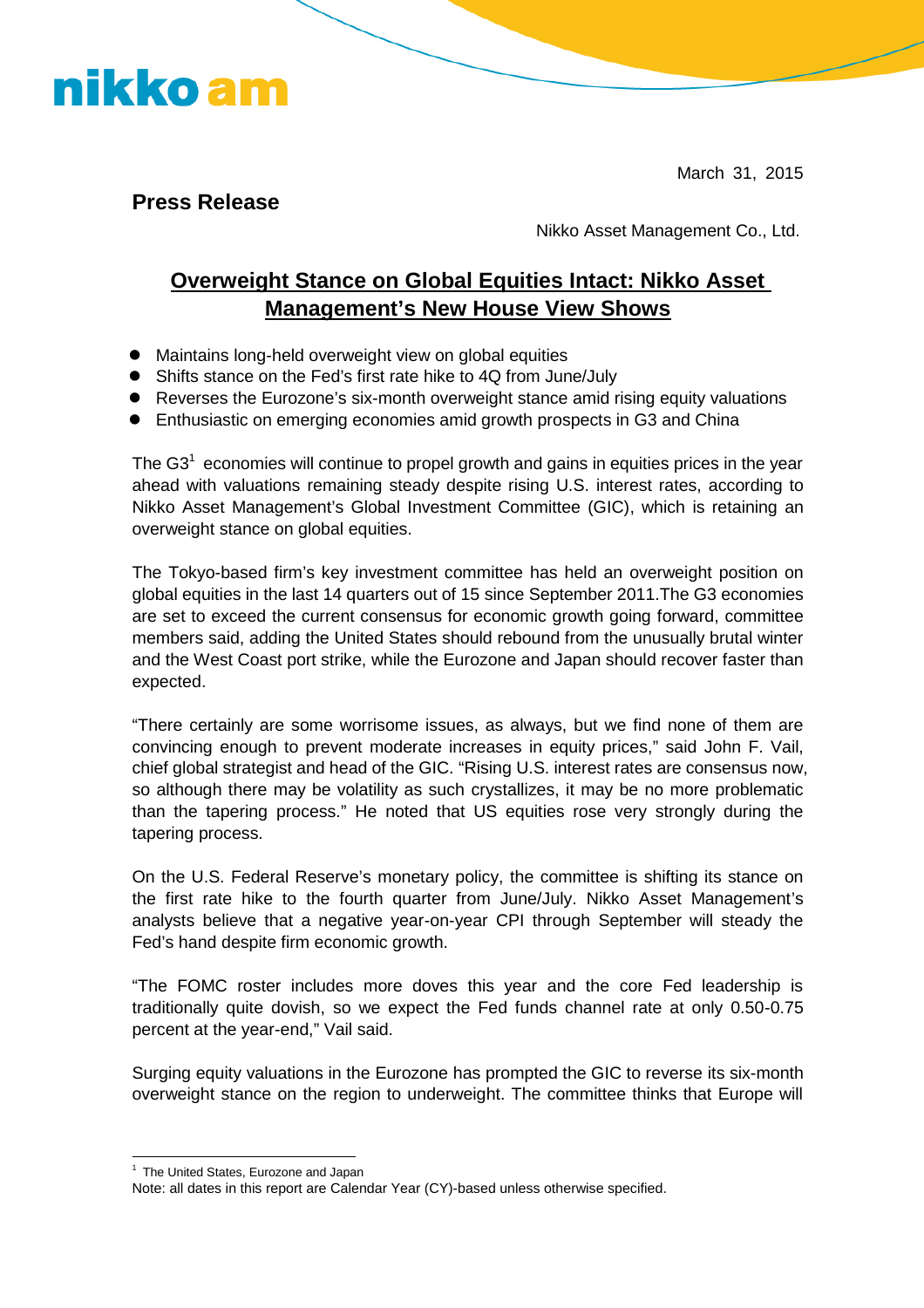

underperform in the next six months, while the U.S., Japan and Asia-Pacific ex-Japan should perform the best and, thus, deserve an overweight stance.

"Eurozone equity valuations have surged to rather high levels, as equity prices increased with the lower euro and a rebound in economic confidence from very low levels," Vail commented. "We think the market needs to pause for earnings to catch up, Vail noted.

Regarding U.S. equities, the S&P 500 is trading at 17 times next twelve month (NTM) earnings, which is high in a historical context, but the company's analysts believe this is a fair valuation as interest rates remain structurally lower than any time since the 1950s. The U.S. economy's conditions are mixed, but consumer spending is the most important factor, which the analysts believe will continue to be very firm.

Elsewhere, the company's analysts were optimistic about China and emerging markets economies. China, as the world's second-largest economy, is expected to achieve a 6.9 percent seasonally adjust annual growth rate in the April-September period.

"Given our view of stronger G3 and Chinese growth, coupled with dovish central banks and rising commodity prices, we are now more enthusiastic about emerging economies," Vail said, reversing a long-held negative overall stance. He noted in particular that "we continue to believe that Asian emerging markets economies will remain firm as domestic demand is sturdy and external imbalances are quite small."

Nikko Asset Management's GIC met on March 24<sup>th</sup> for its quarterly review of global economic conditions. Based on the findings of its senior investment professionals around the world, the company periodically reconsiders house views on the major global markets and asset classes.

The committee's main forecasts<sup>2</sup> at this time are:

Japan: Half-year GDP growth (April to September) of 2.8 percent half-on-half, seasonally adjusted, with equities, as measured by TOPIX, rising about 10.5 percent in yen terms over the next six months to September.

U.S.: Half-year GDP growth of 3.2 percent half-on-half, seasonally adjusted, with equities, as measured by the S&P 500, rising 6.1 percent in dollar terms over the next six months to September.

Eurozone: Half-year GDP growth of 2.1 percent half-on-half, seasonally adjusted, with equities, as measured by the MSCI Europe, rising 4.1 percent in euro terms over the next six months to September.

-ENDS-

 $2$  In comparison against the base date on March 20.

Note: all dates in this report are Calendar Year (CY)-based unless otherwise specified.